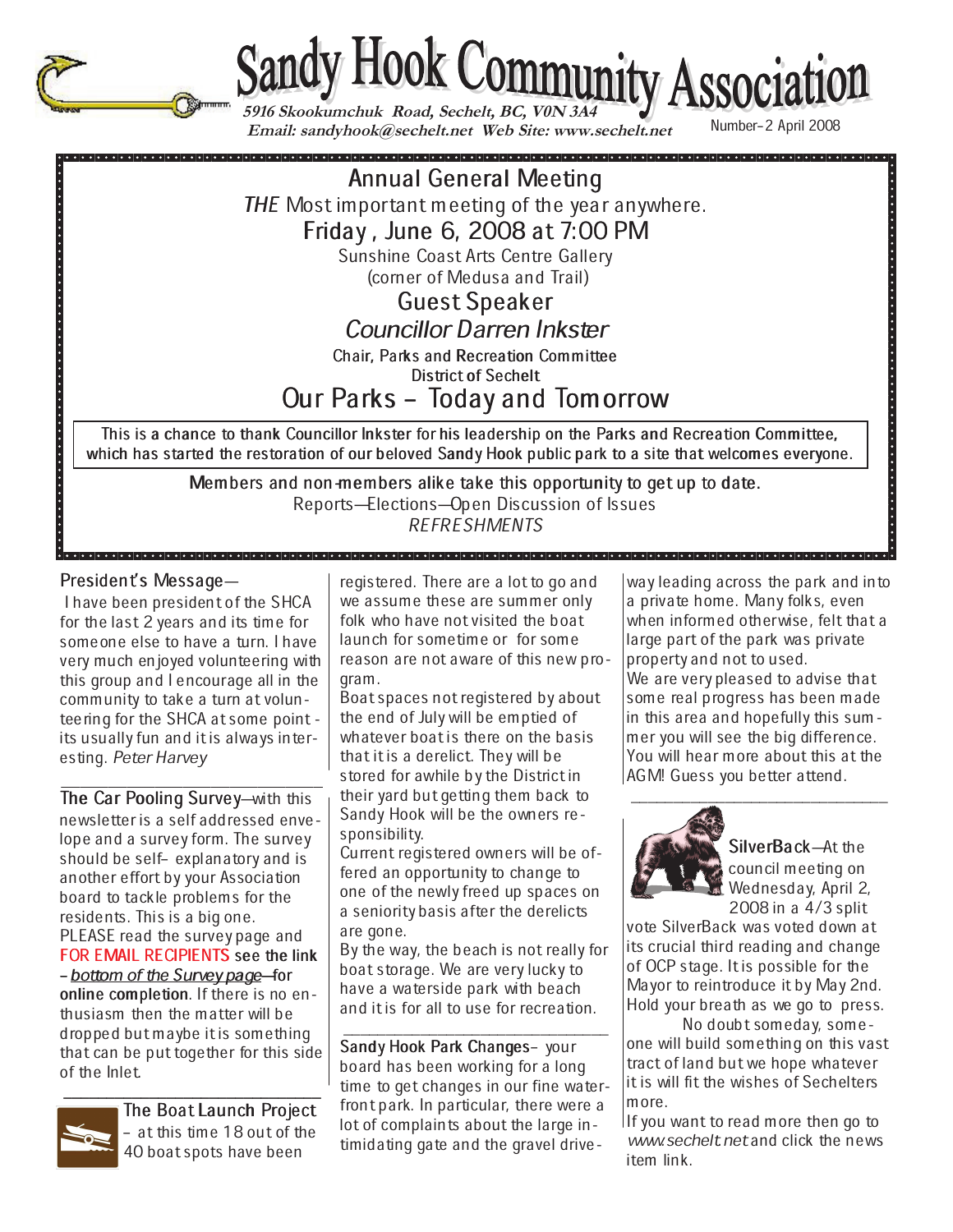New Path-how many know that there is a full road allowance be-

 $\overline{\phantom{a}}$  , and the contract of the contract of  $\overline{\phantom{a}}$ 



tween the far west end of Porpoise Drive and Sandy Hook Road? It is there as a possible public right of way but the road has never been put in.

Your board and many members of the community have felt that a connection-just a path and a few stairs might enhance the walking experience in Sandy Hook. A circle route instead of back tracking.

Discussions are underway with the District to open this up by using volunteer labour for part of it and then the District Parks folks would finish off any hard parts. It may be a year or two but negotiations are under-

# **YOUR OFFICERS And Directors**

\_\_\_\_\_\_ Peter Harvey-885-4833 Sue Jackel-885-2348 Secretary/Treasurer/News Bob D'Arcy-885-5766 Joan Pedlar-885-7680  - Mike Sutcliffe-740-8133 **At Large** Gray Waddell-885-5606 Rupert Clark-885-5701

# THANK YOU TO OUR Sandy Hook Volunteers

### Our Newsletter

Your editor would be left high and dry without the brave band of volunteer mail carriers who climb the hills and valleys of Sandy Hook to bring the newsletter to your door. Our heartfelt thanks to Delivery Chair Paul Pedlar and his valiant band of carriers: Sue Cayer, Robert D'Arcy, Eric Gorham, Sue Jackel, Zella Knudson, Deanna Pilling, Sandra Sharkey, Julie Towle, Eva and Len Tweedie, Fran Wilson Hidden Grove

This Hidden Grove special committee along with the Trail Building Committee work tirelessly to enhance your outdoor experience: Gertrude Pacific, Michael Davidson, Bob D'Arcy, Mike Sutcliffe, Barbara DeMott, Marilyn Jares, Peter Harvey, Valerie Nash, Gray Waddell, Mike Lane, Ken Hall.

*Rule of Medicine:* Never go to . doctor whose office plants have died

## We need Directors

It is important to spread what little work there is around and it is just as important that we hear as many different views on Sandy Hook matters from the whole community. You can be a big help. Join the board of the Association. It is easy-about once a month, a couple of hours at one of the houses in Sandy Hook. You get to express your ideas and make things happen.

### Some AGM Legal Stuff

1. Submission of Additional Items for Agenda - New items only must be submitted in writing at least 2 weeks prior to the meeting. Submissions should be made to the Secretary or President.

2. Voting - only current paid up members may vote. Renewals may be obtained at the meeting. New members must be paid up 10 days before the AGM in order to vote.

### 3. Board of Directors -

- a) a nominating committee has reported that the following will be standing for re-election: Joan Pedlar, Rupert Clarke, Peter Harvey, and Mike Sutcliffe.
- b) Serving out their two year terms Sue Jackel, Bob D'Arcy and Gray Waddell.
- c) Standing for first time: Jude da Silva Povoas and Karen **Chalmers**
- d) no nominations can be made from the floor.
- e) Any 5 members may place in nomination, in writing, another member provided the name is submitted to the secretary no fewer than 5 days before the AGM.
- f) We can have up to 12 directors plus the Past President.
- g) the board can appoint additional new directors after the AGM and we welcome candidates.
- h) Officers are elected by the board at a later meeting of just the directors.

 $\sum\limits_{i=1}^N\sigma_i$  ou line too using your credit card.  $\frac{www.\text{secheltnet}}{}$ 

| Sandy Hook Community Association-Annual Membership (Jan Dec) \$10.00 per person                                                                                                                                    |  |  |  |  |  |  |
|--------------------------------------------------------------------------------------------------------------------------------------------------------------------------------------------------------------------|--|--|--|--|--|--|
|                                                                                                                                                                                                                    |  |  |  |  |  |  |
|                                                                                                                                                                                                                    |  |  |  |  |  |  |
| Mailing Address (if different)<br>Postal: Postalism and the control of the control of the control of the control of the control of the control o                                                                   |  |  |  |  |  |  |
| Phone (_____) ___________ Email (CLEARLY-used for receipt) ______________                                                                                                                                          |  |  |  |  |  |  |
| Newsletters are delivered to SH homes BUT for part timers—check:<br>By Email By Mail                                                                                                                               |  |  |  |  |  |  |
| . Enclose dues cheque and drop in the special mail box at the Tot Park (Deerhorn/Skookumchuk) OR Mail to:<br>Sandy Hook Community Association 5916 Skookumchuk, Sechelt, BC, VON 3A4 OR pay online www.sechelt.net |  |  |  |  |  |  |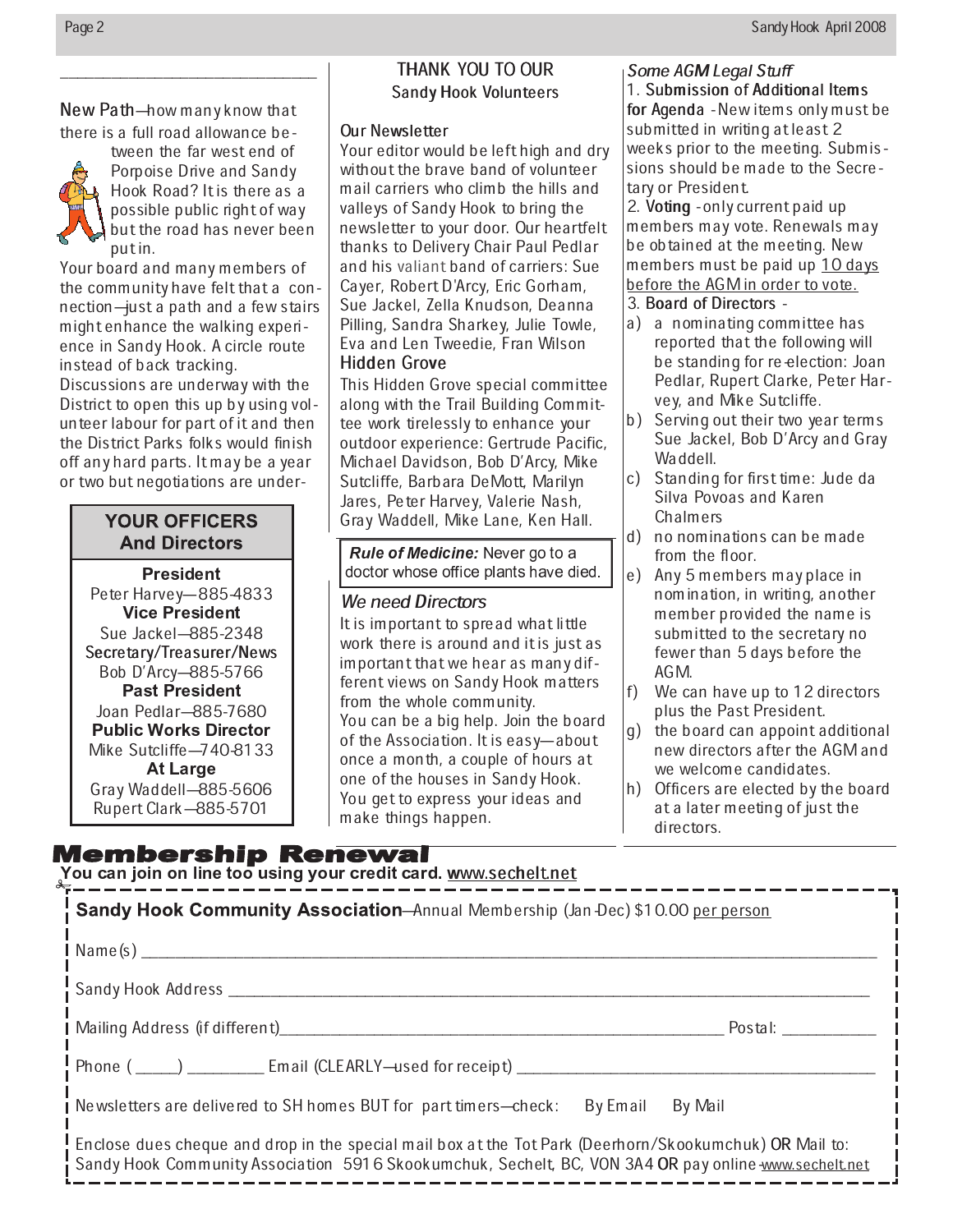# SPECIAL ADDENDUM



We need a contact person to keep us in touch with the Provincial Emergency Preparedness network. A CB radio is provided and a call in is required every evening at 8 PM. Paul Pedlar and Charlie Stevens, after a long period of covering for the rest of us, are no longer able to.

If you want more information call Paul at 885-7680 or Jim Wilkinson, the area coordinator, at 885-5523. If you do decide to give it a whirl, please advise Gray Waddell at 885-5606 so our records are up to date.

The perfect volunteer job for someone in the community who is not too physically active, or likes radio stuff<br>or just feels like helping us all out. or just feels like helping us



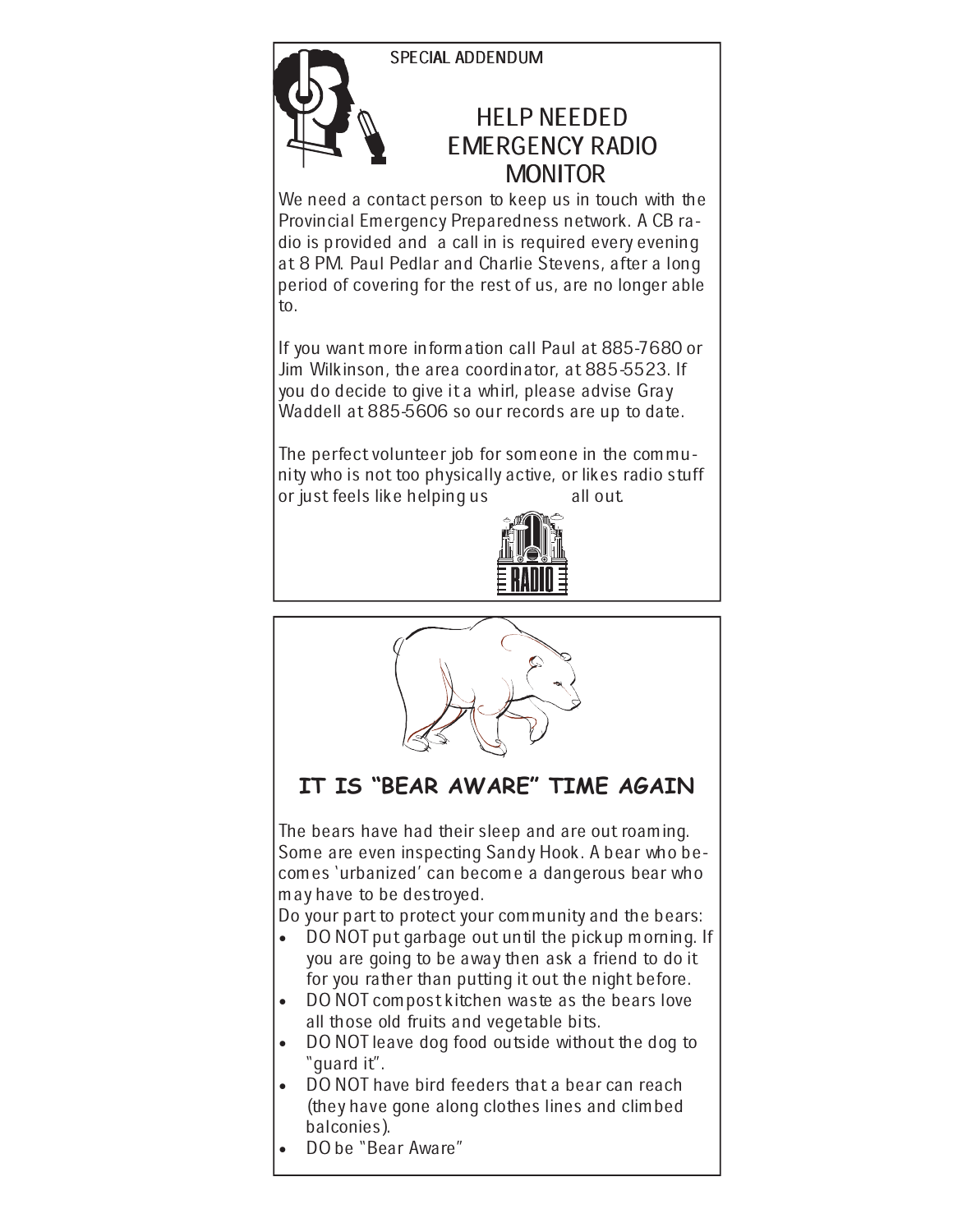# IMPORTANT SURVEY



**No Bus so …**



...and something you can do about global warming

**Car Pooling?**

Most every year your Association board receives inquires about and calls for action to get some sort of public transit to Sandy Hook. A few years ago we ran a survey to ask how many would use a bus if we had one. The responses were such that when we approached the local transit authority we were turned down for consideration.

A system is being considered by Qualicum Beach and it may offer a solution for Sandy Hook combined with maybe Tuwanek and East Porpoise Bay—mass regulated car pooling—matching people needing a lift with drivers going in the same direction. A similar program in the Washington, D.C. area since 1971 has been very successful in helping drivers utilize multi-occupant fast lanes while also helping folks get to work and back. In spite of no registration process and the fact that D.C. has one of the highest crime rates in the USA, there has never been an incident attributed to the program in all these years.

### We are still doing research but so far a brief description is:

- 1. Car pool 'Sammy Stops" (A Good Samaritan Ride Program Ride Stop) would be designated in the community at high traffic locations and in Sechelt town where riders may be picked up.
- 2. All car owners who wish to participate are registered and given a window sticker. Registration provides a check that they are residents, and maybe such things as current insurance, no bad driving record or just a neighbour reference or whatever-yet to be determined.
- 3. All those who might want to use the service as riders would be registered and be given a card (different colours for different communities), again to provide confirmation of residency and maybe other points to be sorted out.
- 4. A person wanting a ride would only get in cars showing a sticker.
- 5. Drivers would only pick up those who could show a card.
- 6. There would be some rules but a paramount one would be; no money can be exchanged. Drivers would just be "good neighbours".
- 7. To cover the initial setup, stickers, cards and stop signs there might have to be a registration charge of say \$10 or \$15 per car and per carded person.

### Think about some of the advantages:

- $\bigcirc$  A public transit system for all residents.
- $\bigodot$  Probably little waiting time for a ride at most times compared to infrequent buses.
- $\bigodot$  By using it you save on gas and are more environmentally friendly fighting global warming.
- $\bigodot$  Inexpensive–One charge would do forever or at least for a long time.
- You will meet some more of the nice people in our community.

Please complete the questionnaire on the other side and get it in to us as soon as you can. We have provided a super expensive self-addressed envelope to make it easy for you. Or drop it in special mailbox at the Tot Park (Deerhorn and Skookumchuk). Just take a minute or two to help your community and yourself.

Link to Online Form for the Survey-Please complete it.